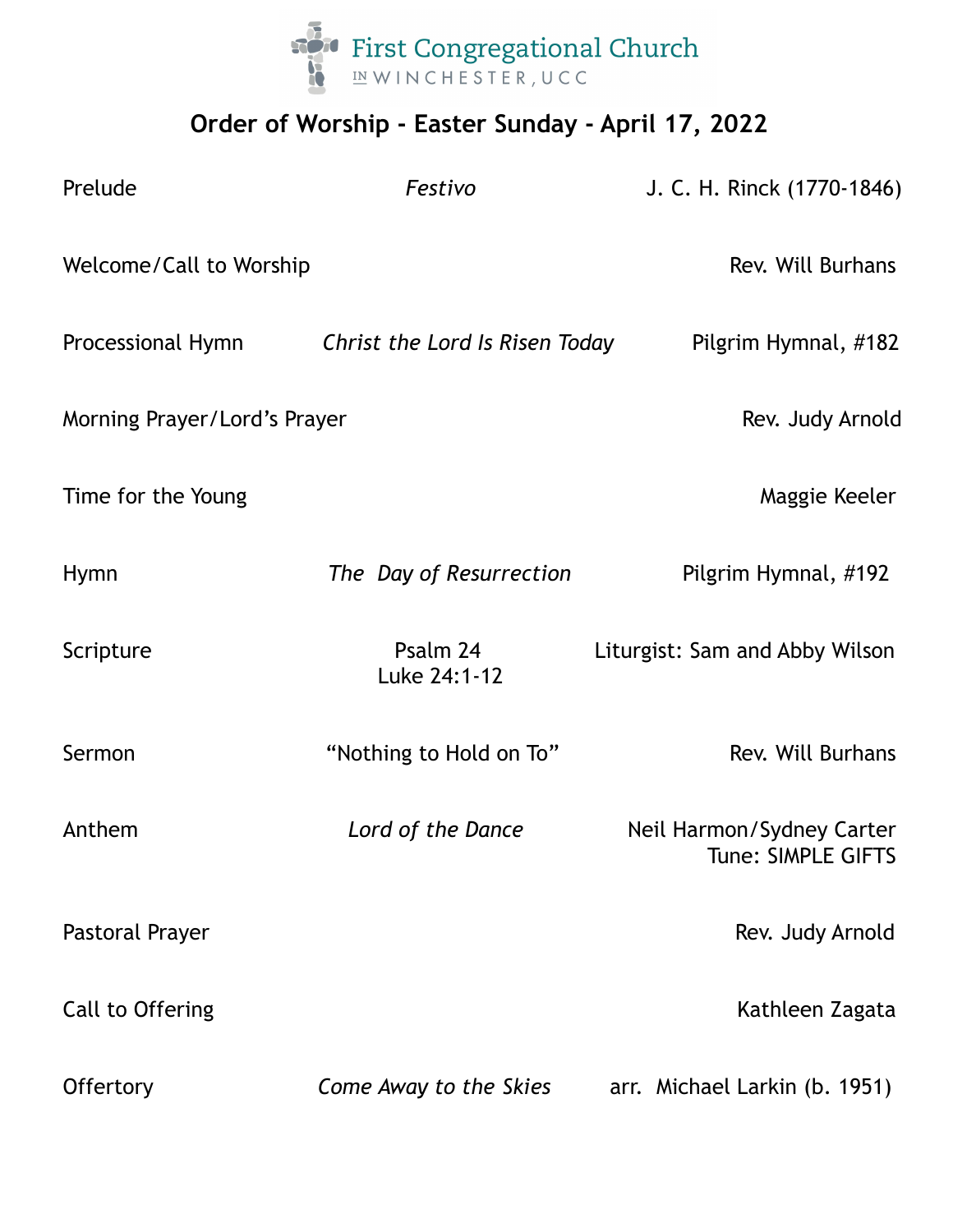Closing Hymn *Come, Ye Faithful, Raise the Strain* Pilgrim Hymnal, #185 (vv. 1, 2, 4)

Benediction **Bureau Community** Benediction **Rev.** Will Burhans

Choral Response "Hallelujah" from *Messiah*

Georg Frideric Handel (1685-1759)

(The Hallelujah Chorus will be sung from the pews. Please pick up a score when you enter the Sanctuary this morning or raise your hand, and a member of the Deacons or Ministry Team will bring you a score.)

Postlude *Fugue in C* (BWV 545/2) J.S. Bach (1685-1750)

**Rev. Will Burhans,** Lead Pastor, **Rev. Judy Arnold,** Associate Pastor, **Jane Ring Frank,** Minister of Music & Worship Arts, **Kathleen Zagata**, Minister of Health & Wellness, **Maggie Keeler**, Interim Children's Program Coordinator **Jeffrey Mead,** Keyboards

**Thanks to Brian McArdle,** our Live Stream Technician & **Chris French** for Slide Advancement Liturgists: **Abby and Sam Wilson**, Confirmation Youth Acolytes: **Julia G. and Connor F.** Bell Ringers: **Rose G. and Evelyn F.**